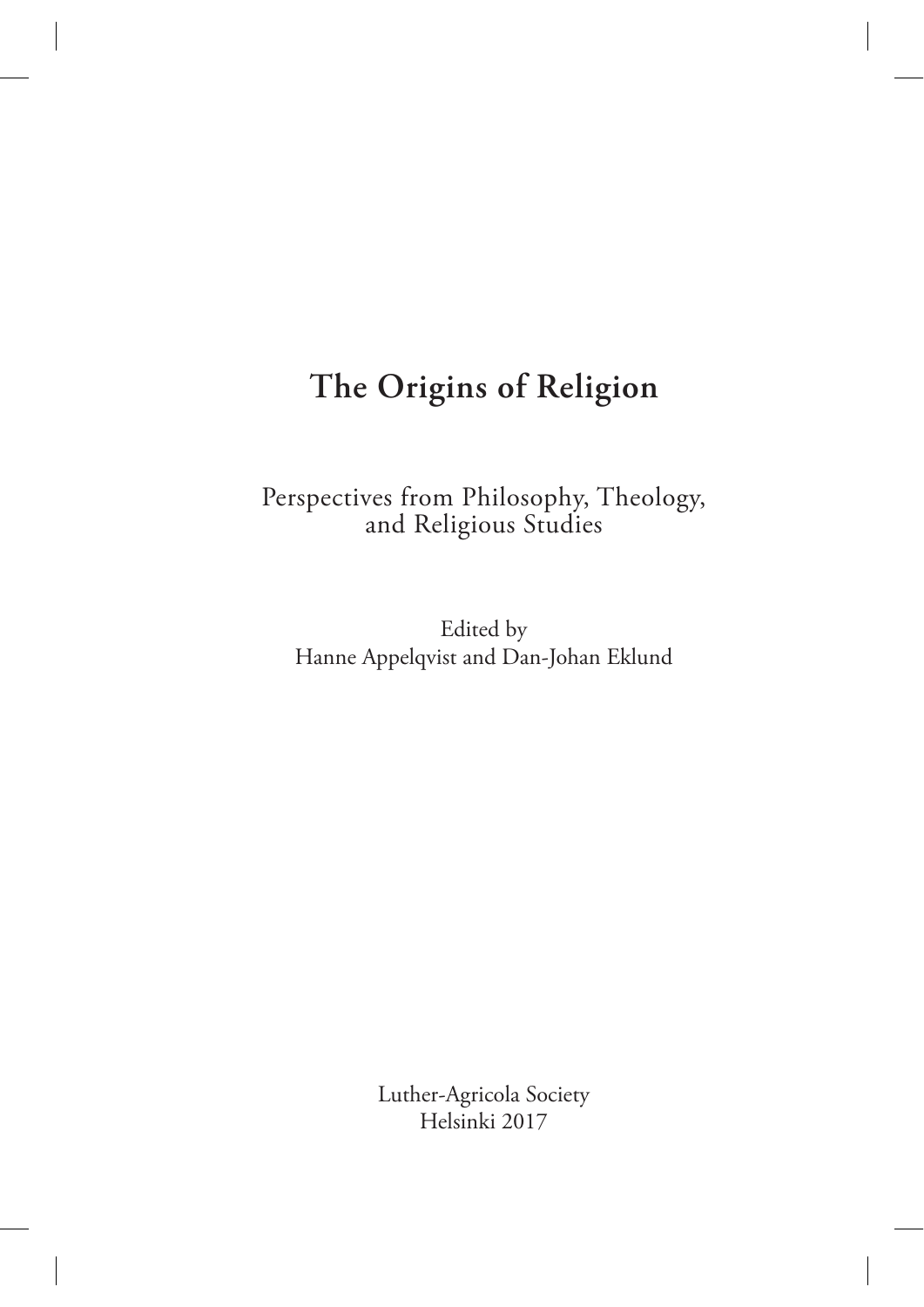Luther-Agricola-Seura PL 4 (Vuorikatu 3) FIN-00014 Helsingin yliopisto Finland http://blogs.helsinki.fi/luther-agricola-seura/ agricola-soc@helsinki.fi

> Distributed by: Bookstore Tiedekirja Snellmaninkatu 13 FIN-00170 Helsinki Finland www.tiedekirja.fi



© Luther-Agricola Society and the authors

ISBN 978-952-7259-03-0 (paperback) ISBN 978-952-7259-04-7 (PDF) ISBN 978-952-7259-05-4 (EPUB without DRM) ISSN 1236-9675

> Cover design: Eliisa Isoniemi Layout: Maija Räisänen

Juvenes Print – Suomen Yliopistopaino Oy Tampere 2017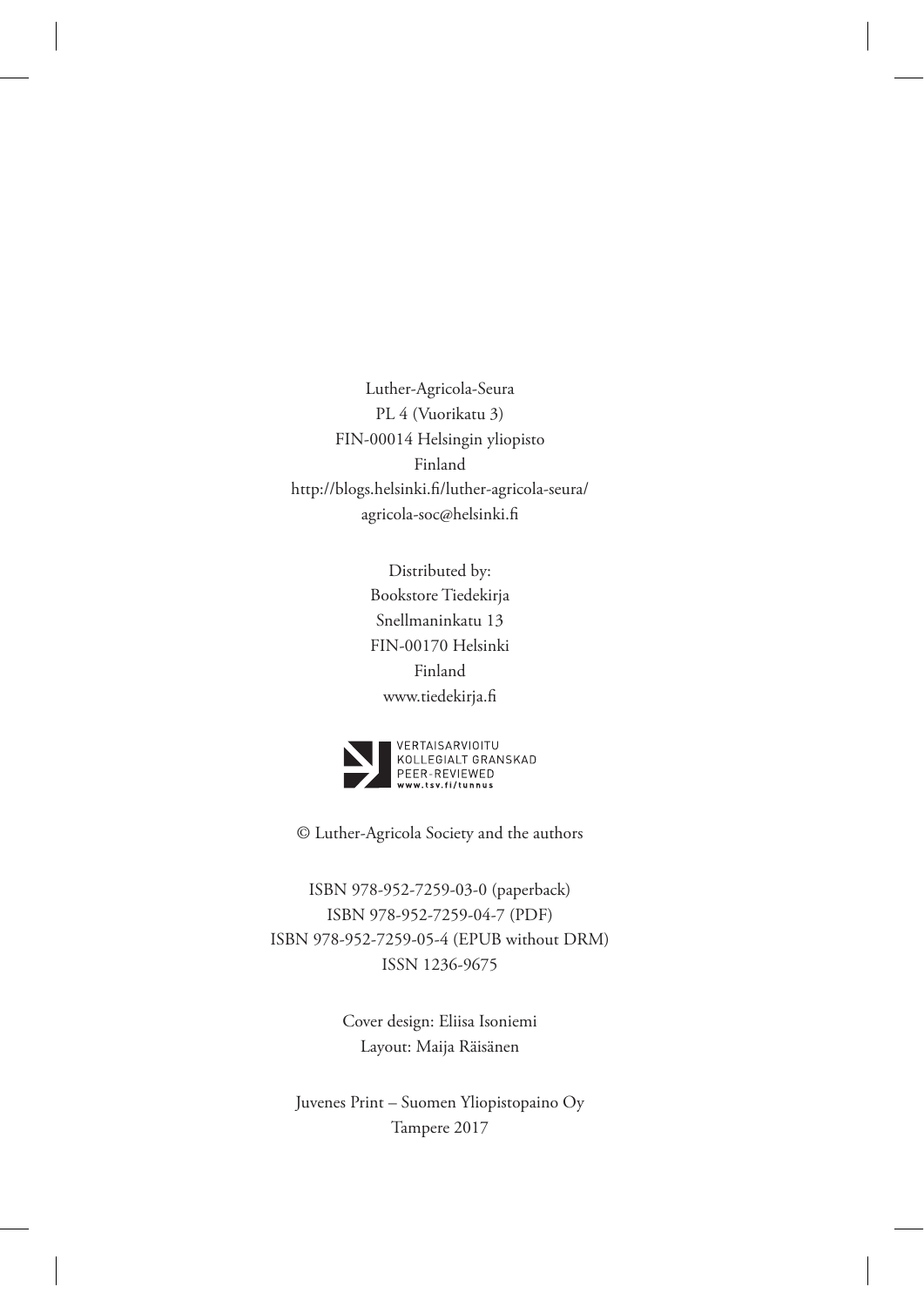# Table of contents

| HANNE APPELQVIST AND DAN-JOHAN EKLUND                                                       |    |
|---------------------------------------------------------------------------------------------|----|
|                                                                                             | 13 |
|                                                                                             |    |
| Part I The Origins of Religion: Methodological Approaches                                   |    |
| <b>SIMO KNUUTTILA</b>                                                                       | 21 |
| <b>ULF ZACKARIASSON</b>                                                                     | 36 |
| <b>SAMI PIHLSTRÖM</b><br>Evil, Suffering, and Antitheodicy: Toward a Pragmatist Recognition | 47 |
| <b>TIMO KOISTINEN</b>                                                                       | 61 |
| Part II Religion, Magic, and Ritual                                                         |    |
| <b>MIIRA TUOMINEN</b>                                                                       |    |
| <b>ERIK ELIASSON</b>                                                                        |    |
| <b>IVETA LEITANE</b><br>Emergence of Magic in Jewish Philosophy of Religion  110            |    |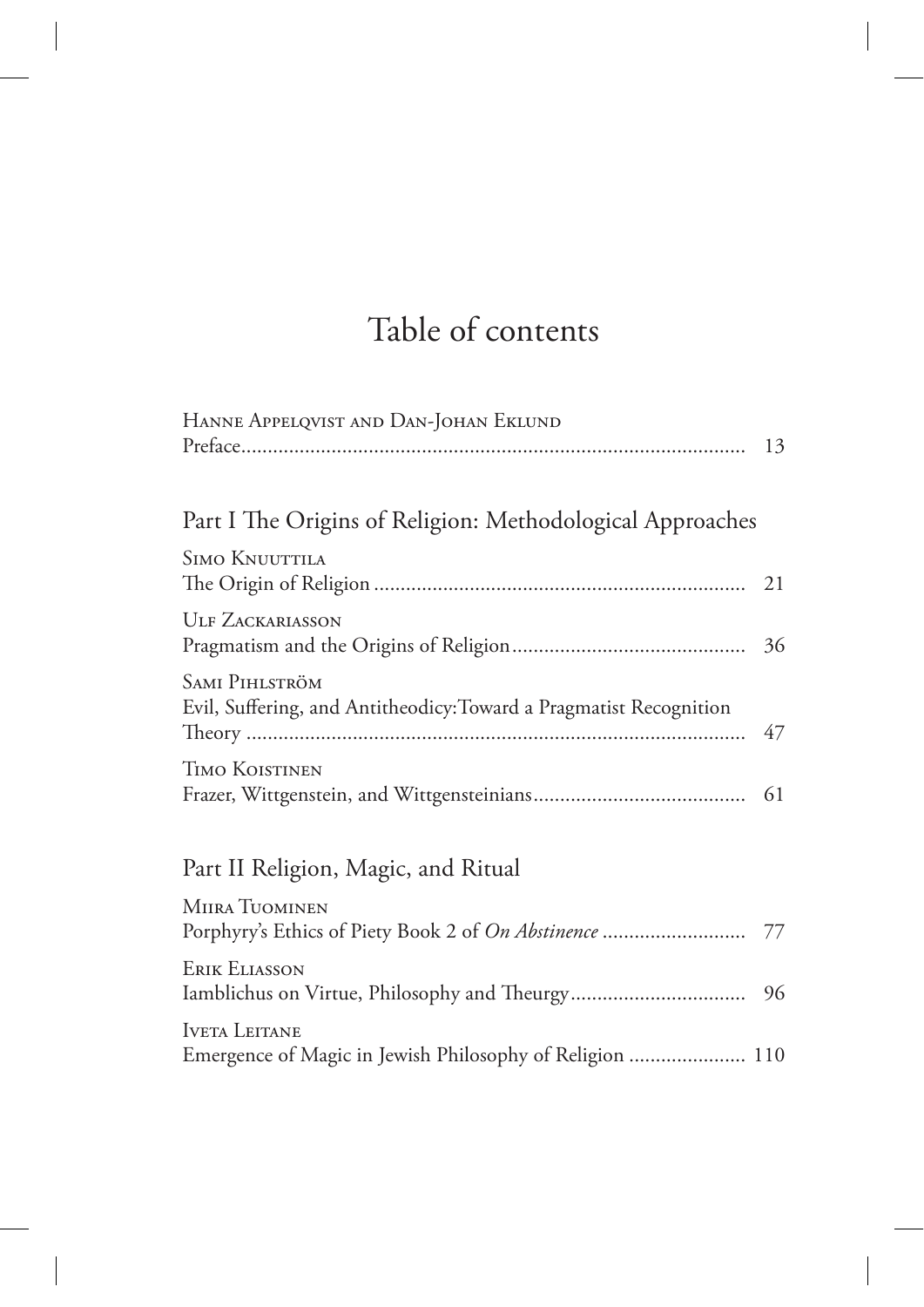| LAURA HELLSTEN                                               |  |
|--------------------------------------------------------------|--|
| At the Origins of Western Sacred Dance Tradition - A History |  |
|                                                              |  |

## Part III Cognitive Science of Religion

| LARI LAUNONEN                                               |  |
|-------------------------------------------------------------|--|
| Cognitive Science of Religion and the Debunking Debate  151 |  |
| <b>NORMUNDS TITANS</b>                                      |  |
| Theology after Bio-Cultural (Socio-Biological) Explanations |  |
|                                                             |  |

### Part IV Religion and Theology

| DAN-JOHAN EKLUND                                                   |  |
|--------------------------------------------------------------------|--|
| Swinburne and Plantinga on the Acquisition of Christian Belief 185 |  |
| JOHANN-ALBRECHT MEYLAHN                                            |  |
| Religion without Theology  Theology without Religion 198           |  |

### Part V Explanation and Understanding of Religion

| LEILA HAAPARANTA<br>Testimonies of Faith and Contemporary Theories of Assertion  217 |  |
|--------------------------------------------------------------------------------------|--|
| HUGO STRANDBERG<br>Self-Deception, Prayer, and the Empirical Study of Religion  229  |  |
| OLLI-PEKKA VAINIO<br>Reason and Imagination in the Thought of C. S. Lewis 238        |  |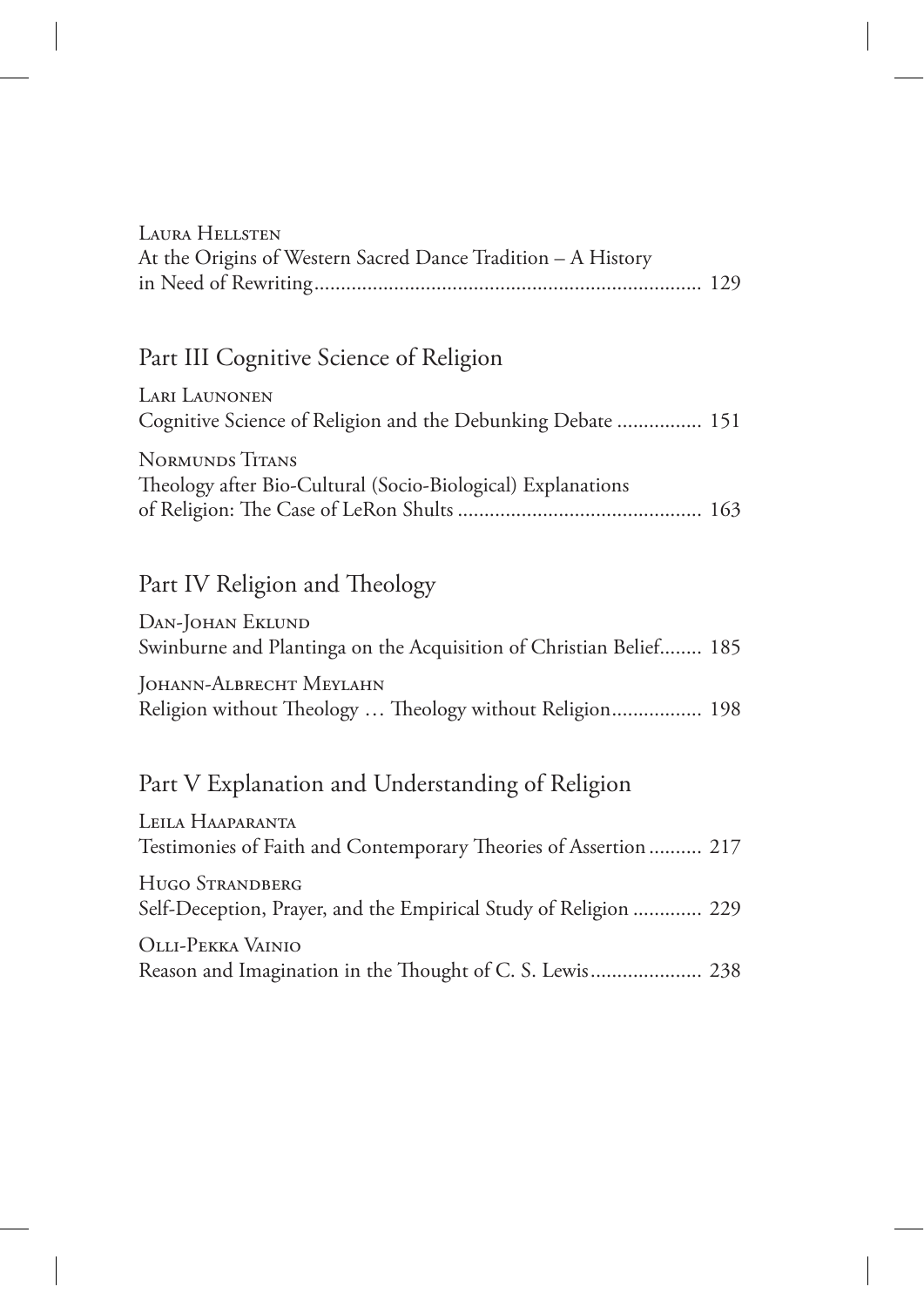## Part VI Religion and Recognition

| MINNA HIETAMÄKI<br>Ecumenical Recognition and the Toleration of Otherness 253    |  |
|----------------------------------------------------------------------------------|--|
| PANU-MATTI PÖYKKÖ                                                                |  |
| HANNE APPELQVIST                                                                 |  |
| THOMAS SCHMIDT<br>Recognition and Absolute Disruption - Brandom's and Bataille's |  |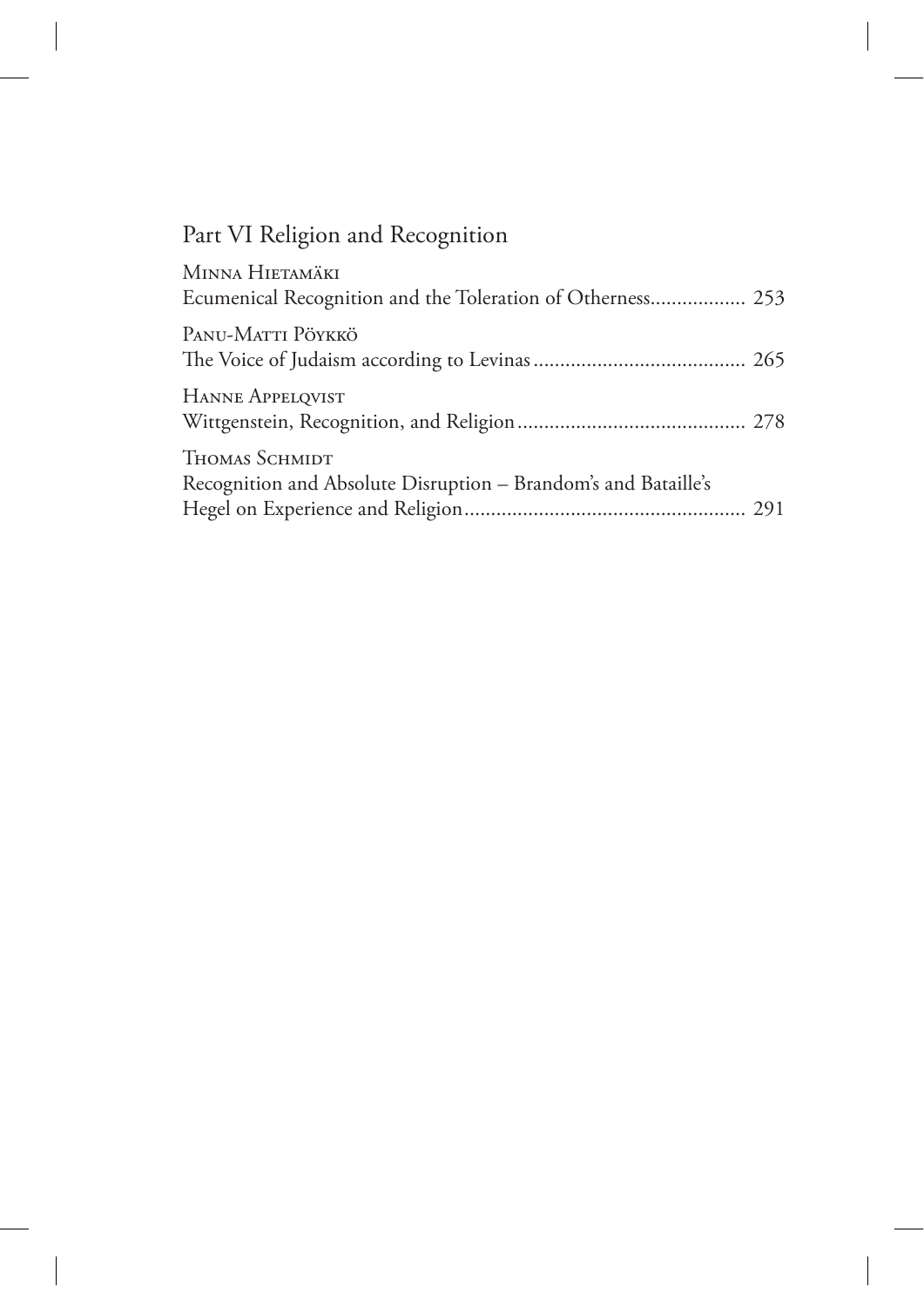## Contributors

HANNE APPELQVIST is Docent of Theoretical Philosophy at the University of Helsinki and Collegium Researcher at the Turku Institute for Advanced Studies, Finland. She is the author of *Wittgenstein and the Conditions of Musical Communication* (Acta Philosophica Fennica, 2008), editor of *Wittgenstein and the Limits of Language* (Routledge, forthcoming), and has published numerous articles on Wittgenstein, Kant, aesthetics, and philosophy of religion. Appelqvist is also a member of the Centre of Excellence *Reason and Religious Recognition* (Academy of Finland, University of Helsinki).

DAN-JOHAN EKLUND is a postdoctoral researcher in philosophy of religion at the University of Helsinki. He is a member of Young Academy Finland and has been a visiting fellow at Uppsala University. His research interests lie in contemporary analytic philosophy of religion.

Erik Eliasson is Associate Professor (Docent) in Theoretical Philosophy of Uppsala University. He has been research fellow at the Helsinki Collegium for Advanced Studies. His research mainly focuses on ancient philosophy, and in particular the ancient reception of Plato and Aristotle in the commentators and beyond. His recent projects have focused on ancient theories of Fate, Free will, and determinism, but also on aspects of the Byzantine and Latin Medieval reception of Aristotle's ethics.

Leila Haaparanta is Professor of Philosophy at the University of Tampere and Docent at the University of Helsinki. Previous posts include research and teaching positions at the University of Helsinki and at the Academy of Finland. She has led research projects on twentieth century philosophy, metaphysics, and rationality. She has published books and articles on the history of logic, early twentieth century analytic philosophy and phenomenology, epistemology, philosophy of mind and language, philosophy of religion, and pragmatism.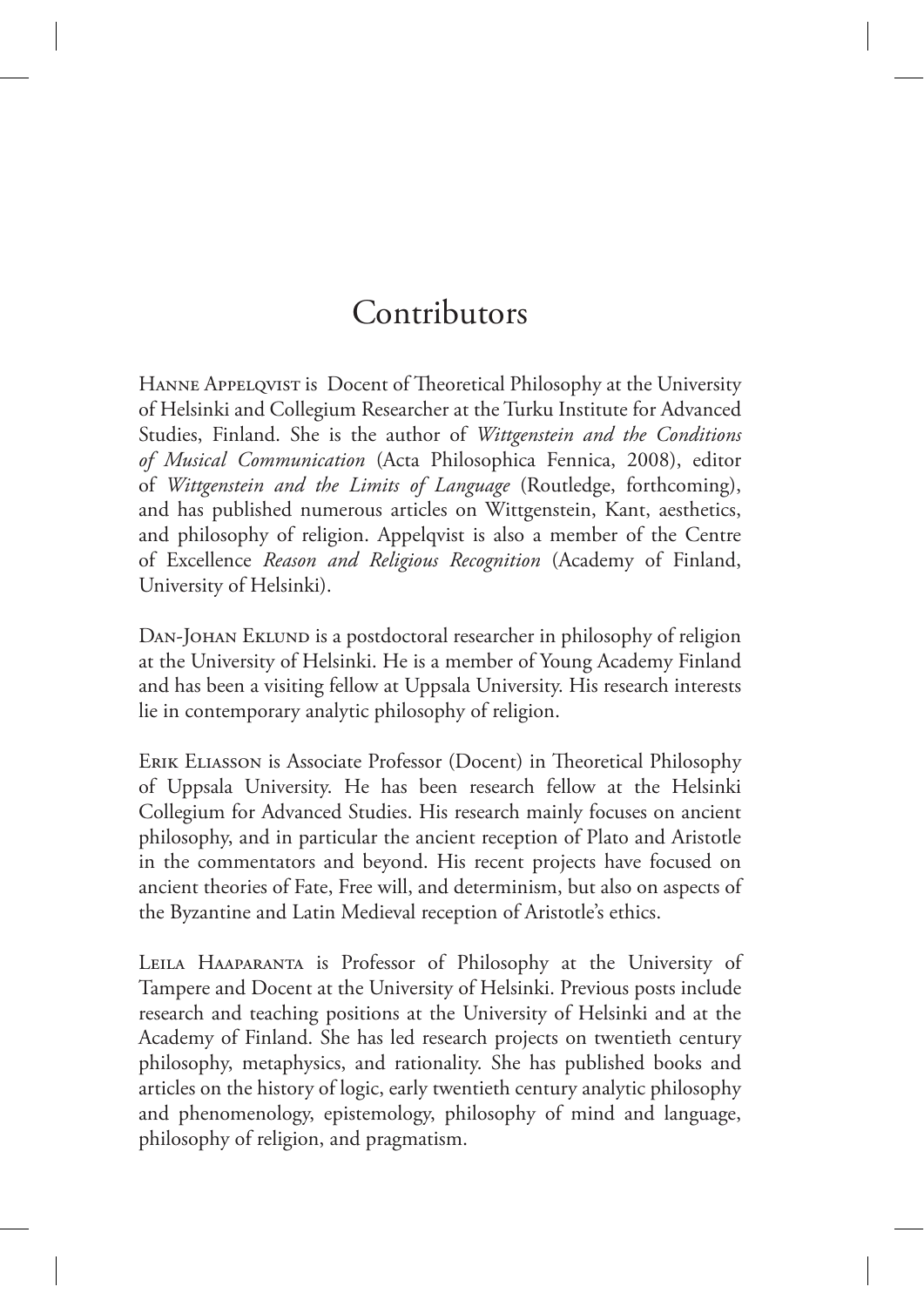LAURA HELLSTEN is finishing her PhD in Systematic Theology at Åbo Akademi University with the topic of Dance in the Western Christian tradition. Her research questions includes yet are not limited to finding answers to the question: When did we stop dancing in churches and why? She has worked as a lecturer in Religious Education at the International Masters in Education program of Oulu University. Currently working as an University teacher in Religious Ethics and Philosophy in the Faculty of Arts, Psychology and Theology at Åbo Akademi University.

Minna Hietamäki is a university researcher at the University of Helsinki. Her research interest include various areas of ecumenical theology, e.g. ecumenical methodologies and gender and ecumenism. She is a member of Academy of Finland Center of Excellence Reason and Religious Recognition.

SIMO KNUUTTILA is Professor emeritus of Theological Ethics and the Philosophy of Religion at the University of Helsinki. His publications include *Modalities in Medieval Philosophy* (1993), *Emotions in Ancient and Medieval Philosophy* (2006) and numerous articles on the history of logic, the philosophy of mind, and philosophical theology. He is also editor or co-editor of many books on the history of philosophy, most recently *Sourcebook for the History of the Philosophy of Mind* (2014). He is the past chairman of the section for Philosophy, Theology, and Religious Studies at the Academia Europaea and the managing editor of The New Synthese Historical Library (Springer).

Timo Koistinen is University Lecturer in Philosophy of Religion at the University of Helsinki. His research interests lie in contemporary philosophy of religion. He has worked extensively on the method of philosophy of religion in the Wittgensteinian tradition.

Lari Launonen is a doctoral student of philosophy of religion at the University of Helsinki, working on the theological implications of Cognitive Science of Religion. He is a member of the Centre of Excellence in Reason and Religious Recognition and a regular contributor to the Areiopagi project, which focuses on questions on the relationship between science and religion.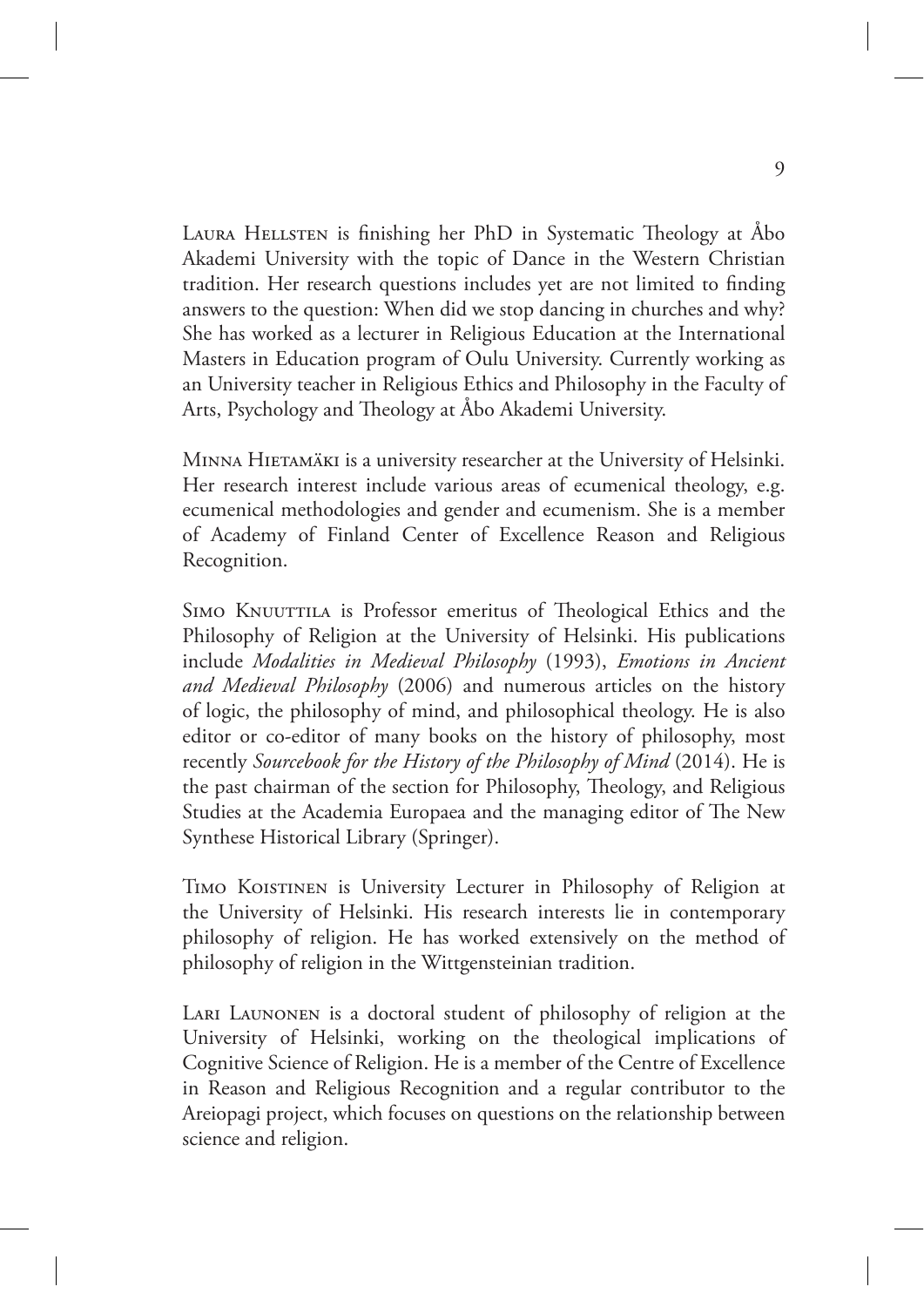IVETA LEITANE is a research fellow at the Department of Medieval Philosophy, Institute of Philosophy, Bonn University, Germany, and affiliated with the Center for Judaic Studies, University of Latvia, Riga. She conducted research at the universities of Tuebingen, Riga, Koeln, Erfurt, Princeton, Tel Aviv, Tallinn, and Marburg, the Hebrew Union College, Cincinnati, USA, and German Historical Institutes in Paris, Warsaw, and Rome. Her research interests include Jewish Philosophy and Hermeneutics, Methodology of Religious Studies, and Intellectual History in Central and Eastern Europe. She has published extensively on these topics.

Johann-Albrecht Meylahn is Professor of Theology at the Faculty of Theology and Religion of the University of Pretoria in South Africa. Before teaching at the university he worked for numerous years in the inner city of Tshwane (Pretoria) in a multi-cultural congregation. He was awarded the Alexander von Humboldt Fellowship which enabled him to do research at the Humboldt University of Berlin from 2014 to 2016. His research focuses on the conversation between theology and philosophy.

Sami Pihlström (PhD, University of Helsinki, 1996) is, since 2014, Professor of Philosophy of Religion at the University of Helsinki, Finland. He was previously, among other things, the Director of the Helsinki Collegium for Advanced Studies (2009–2015). He is currently the President of the Philosophical Society of Finland and Vice-Chair of the Research Council for Culture and Society at the Academy of Finland.

PANU-MATTI PÖYKKÖ is a doctoral student in Philosophy of Religion at the Faculty of Theology, University of Helsinki. He works on Emmanuel Levinas's phenomenology and philosophy of religion. He is a member of Academy of Finland's Center of Excellence in Reason and Religion Recognition.

THOMAS M. SCHMIDT is Professor of Philosophy of Religion at the department of Catholic Theology and adjunct faculty member at the department of Philosophy at the Goethe-University in Frankfurt, Germany. His areas of specialization are philosophy of religion, political philosophy,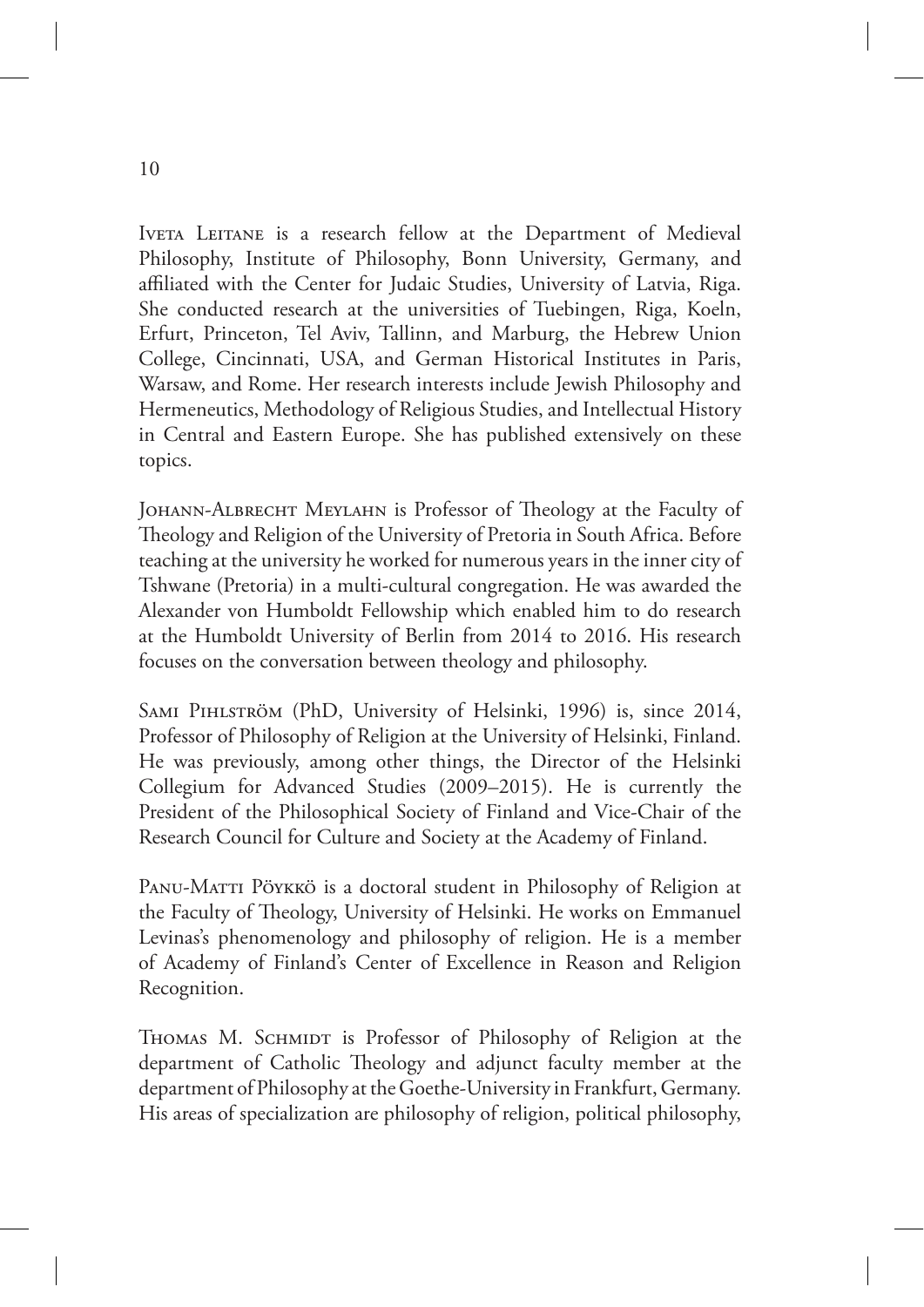pragmatism and German idealism. Schmidt is a principal investigator of the research cluster "The Formation of Normative Orders" and one of the speakers of the Graduate program "Theology as an Academic Discipline" at Goethe-University Frankfurt. He was Distinguished Visiting Fellow at the Helsinki Collegium for Advanced Studies (2009) and Fellow at the Max Weber Center for Advanced Cultural and Social Studies at the University of Erfurt (2011–12).

Hugo Strandberg is Associate Professor of Philosophy at Åbo Akademi University, Finland, and Senior Researcher at the Centre for Ethics, University of Pardubice, Czech Republic. His former and present research concerns questions in the borderland of moral philosophy, philosophy of religion, and existential philosophy.

NORMUNDS TITANS (Ph.D. from the Lutheran School of Theology at Chicago) is a part-time Professor at the Faculty of Theology, University of Latvia, Riga, where he teaches courses in philosophy of religion, ethics, and modern theology. His current academic interests include such areas as science and religion dialogue, futurology, postmodern French philosophy, etc.

MIIRA TUOMINEN has, after defending her PhD thesis at the University of Helsinki (2001), worked in several universities and is now Professor of Philosophy at University of Jyväskylä. She has published on a wide array of topics, monographs *Ancient Philosophers on Starting Points for Knowledge* (2007) and *Ancient Commentators on Plato and Aristotle* (2009), and numerous articles, e.g., on philosophical psychology and theory of knowledge, on ethics and happiness, and theory of arguments in ancient philosophy. She is now completing her monograph on Porphyry's ethics of *On abstinence*.

Olli-Pekka Vainio is University Lecturer of Systematic Theology at the University of Helsinki. He is also a member of Center of Theological Inquiry, Princeton, NJ and has been a visiting fellow at the University of Oxford. His research focuses on both historical and contemporary theology.